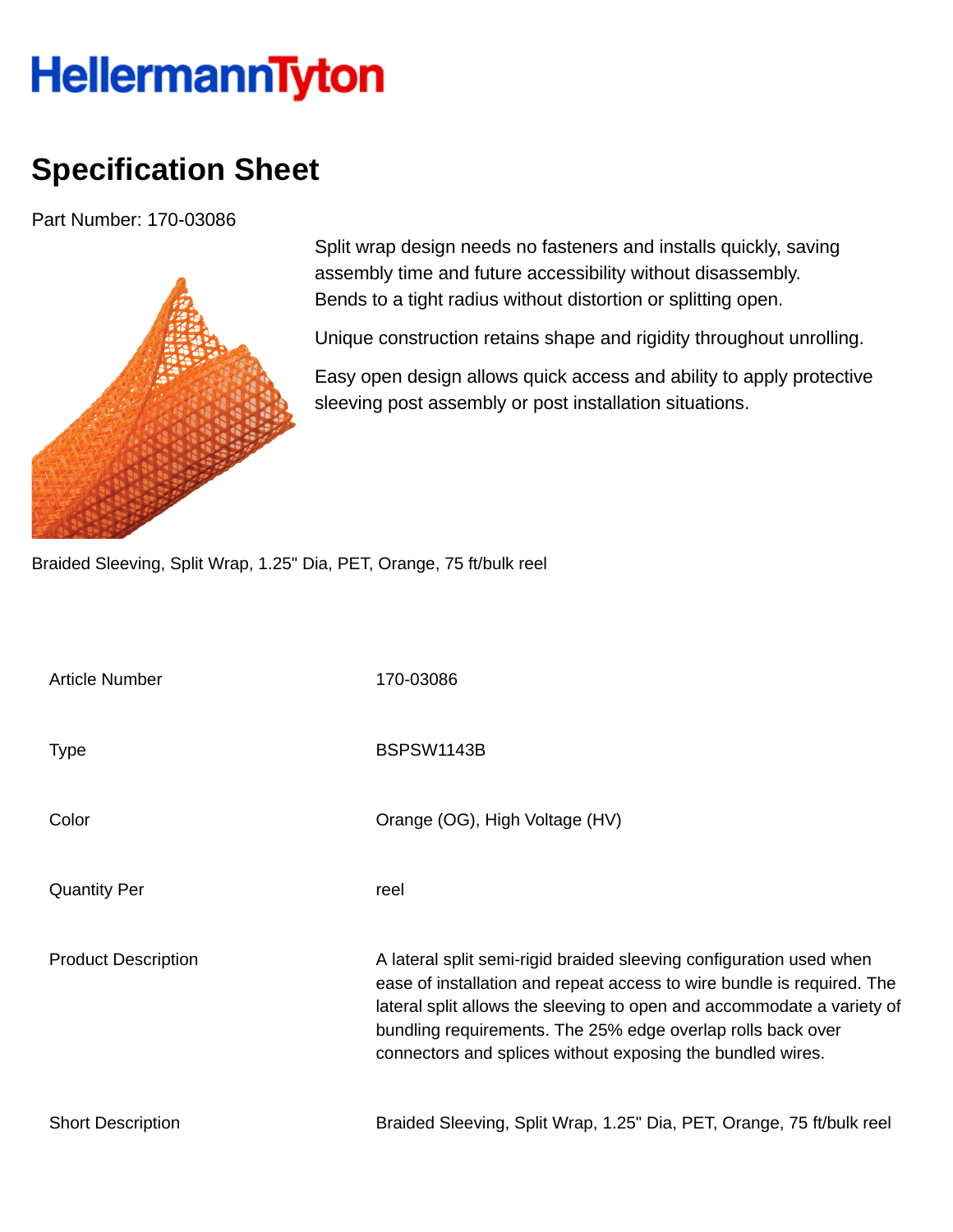| Length L (Imperial)                   | 75.0  |
|---------------------------------------|-------|
| Length L (Metric)                     | 22.9  |
| <b>Bundle Diameter Min (Imperial)</b> | 0.1   |
| <b>Bundle Diameter Min (Metric)</b>   | 2.54  |
| <b>Bundle Diameter Max (Imperial)</b> | 1.25  |
| <b>Bundle Diameter Max (Metric)</b>   | 31.8  |
| Diameter D (Imperial)                 | 1.25  |
| Diameter D (Metric)                   | 31.8  |
| Nominal Diameter (Imperial)           | 1.25  |
| Nominal Diameter (Metric)             | 31.8  |
| Wall Thickness WT (Imperial)          | 0.038 |
| Wall Thickness WT (Metric)            | 0.97  |